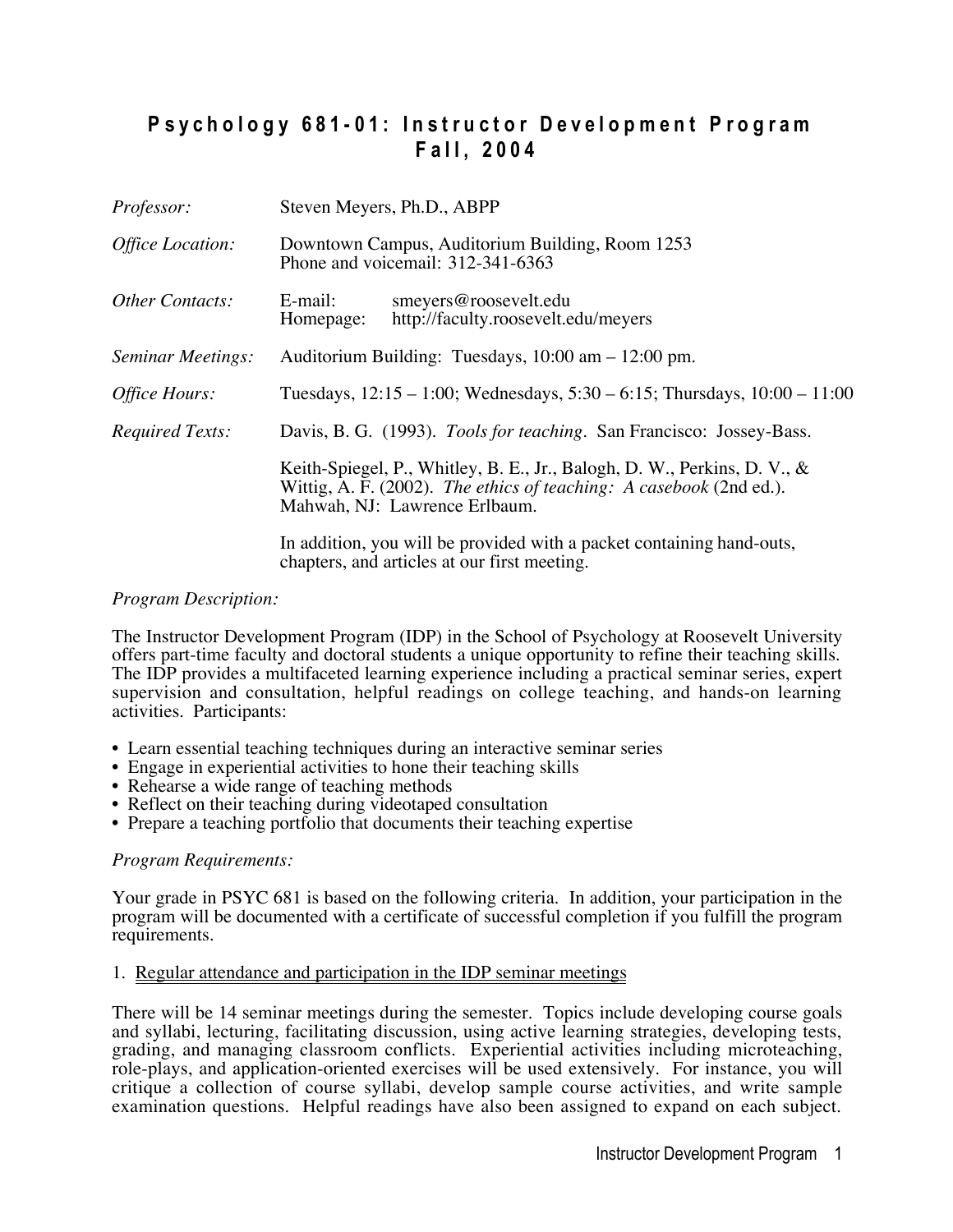Participation is required and will be evaluated on a credit vs. no credit basis each session. Your overall participation score is calculated by dividing the number of sessions that you attended by the total number of class meetings. This score accounts for 35% of your final grade for the course.

## 2. Weekly journal submissions

To gain a greater awareness of your relative strengths and weaknesses as a college instructor, you will maintain a teaching journal throughout the semester. Journal entries are a forum to record problems and successes from class, document strategies for improvement, and note reminders for subsequent semesters. You will submit a double spaced, typewritten 650- to 750 word journal entry at most seminar meetings. Specific topics for each session are provided in the Calendar and Reading List below.

*If you are teaching this semester,* two of your journal entries will feature the videotaped analysis of your performance in your classroom. More specifically, you will be videotaped on two occasions during the semester while teaching your class. The first videotaping should be conducted by October 5; the second should be conducted by November 23.

To arrange for videotaping, you must order a video camera from the ETRC website http://www.roosevelt.edu/etrc/forms/equip-request.htm *two weeks in advance of the desired date.* Provide them with the name and number of the course that you are teaching. Bring a blank VCR cassette for the technician on each occasion that you are videotaped. You will analyze each videotape and critique your own teaching skills (see the Calendar and Reading List below for more details). In addition, these videotaped teaching samples will be useful during consultation sessions with me.

*If you will be teaching in an upcoming semester,* many of your journal entries will focus on answering the discussion questions posed in the Keith-Spiegel text. Each chapter in this book includes several thought-provoking questions; you will choose two or three to answer in detail. Note that the journal entry for each week will be between 650 and 750 words. Thus, your answers should be detailed and thorough. You may choose any particular questions that you like *within that set of weekly readings* from the Keith-Spiegel book. Please indicate the page number and discussion question number as well. I also recommend that you (a) choose those scenarios or issues that are likely to be the most relevant for your own teaching; (b) clearly articulate your decision-making process and how you would approach the issue; and (c) specifically state what you would do or advise for the scenario.

All journal entries are graded on a 10-point scale and account for 25% of your final course grade. Late journals will be penalized at a rate of 1 point per day. They must be e-mailed to me at smeyers@roosevelt.edu (either as a MS Word attachment saved in Rich Text Format or pasted into the e-mail message itself). If you email me a late journal, I will send you an email in return providing receipt confirmation. This is your only assurance that the document was successfully transmitted.

## 3. Reading question sets

At the beginning of each class session, you will need to turn in two type-written thoughtprovoking question sets or comments based on the assigned readings for that day. A question set refers to a *series* of questions that address the reading and will be about one paragraph in length. Each week you will be writing two question sets (i.e., two separate series of questions) that will total about 200 words in length.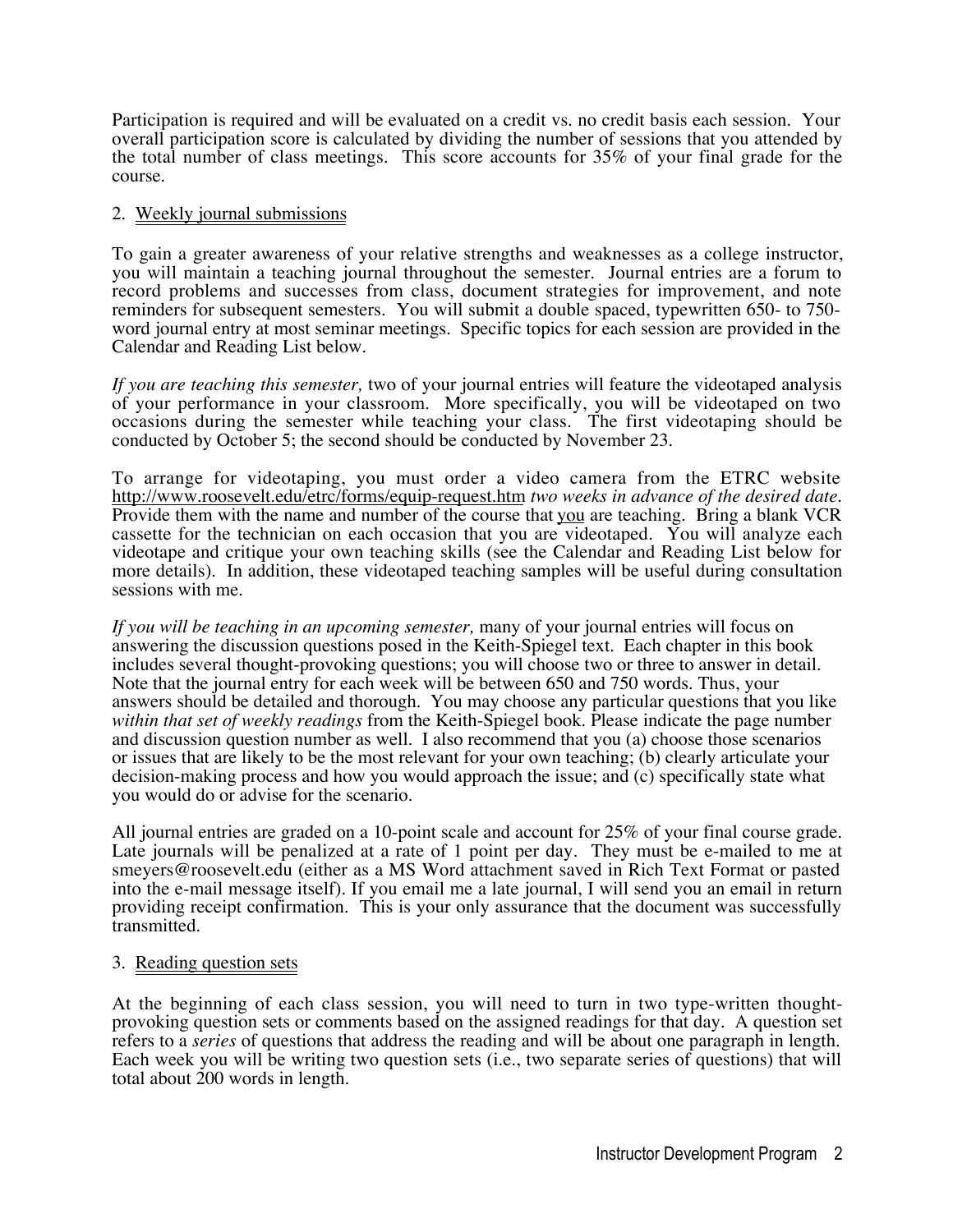Your question sets should not only show that you have read the material, but also that you have thought about it with care. This assignment is designed to encourage critical thinking about the readings, and to encourage you to be prepared before class. Note that these questions are not the same as "quiz questions" that you may have written for other classes -- answers to your reading questions are not found neatly in the readings, but build upon them. Question sets will be collected at the beginning of class sessions. Note that your question sets will also become the foundation for class discussions.

Each question set submission will be graded as very good (1.0 point), adequate (0.8 point), or inadequate/not turned in (0 points). The grade reflects not only the length of your question sets, but the depth of your questions (see criteria below). Question sets will account for 15% of your final course grade. Here is an example of one good question set and one to avoid:

|      | Description                                                                                                                                                                                                                                                                                                                        | Example                                                                                                                                                                                                                                                                                                                                                                                                                                                                                                                                       |
|------|------------------------------------------------------------------------------------------------------------------------------------------------------------------------------------------------------------------------------------------------------------------------------------------------------------------------------------|-----------------------------------------------------------------------------------------------------------------------------------------------------------------------------------------------------------------------------------------------------------------------------------------------------------------------------------------------------------------------------------------------------------------------------------------------------------------------------------------------------------------------------------------------|
| Poor | Questions that can be answered in<br>simple terms or that have one right<br>answer. Questions that focus<br>predominantly on the recall of<br>information. They are also often<br>significantly shorter than one<br>paragraph in length.                                                                                           | "What are the advantages and<br>disadvantages of distributing lecture<br>outlines to my students when I teach?"                                                                                                                                                                                                                                                                                                                                                                                                                               |
| Good | Questions that require answers which<br>encourage the synthesis, analysis,<br>or evaluation of information.<br>Questions that are generally longer<br>(i.e., at least one paragraph in length),<br>may have several parts to them, and<br>cut across different areas. They will<br>almost always be a full paragraph in<br>length. | "What are the advantages and<br>disadvantages of distributing lecture<br>outlines to my students when I teach?<br>I am concerned that students will<br>attend class less often or will not take<br>notes if I hand them an outline. On the<br>other hand, I think that my lecture<br>outlines can help them organize the<br>material that I am presenting in each<br>session. Are there other ways of<br>providing students with an<br>organizational structure each day that<br>would still require their effort and<br>attention in class?" |

Late question sets will be penalized at a rate of 0.5 point per day. They must be e-mailed to me at smeyers@roosevelt.edu (either as a MS Word attachment saved in Rich Text Format or pasted into the e-mail message itself). I will send you an email in return providing receipt confirmation. This is your only assurance that the document was successfully transmitted.

## 4. Microteaching

Microteaching is a training activity in which you will teach a brief 15 minute lesson and analyze your performance. It isolates a single teaching skill or task, such as lecturing, using active learning skills, or leading discussion. On each of the three dates listed on the syllabus, you will prepare and present a 15 minute lesson demonstrating the requested skill to your peers in the seminar. The topic of the lesson may either reflect the course that you currently teach, plan to teach, or an issue in higher education pedagogy (i.e., one of the topics that we are addressing in our seminar). After the initial presentation, your peers and I will provide you with feedback. In addition, you will be involved in your own critiquing process. Microteaching lessons will be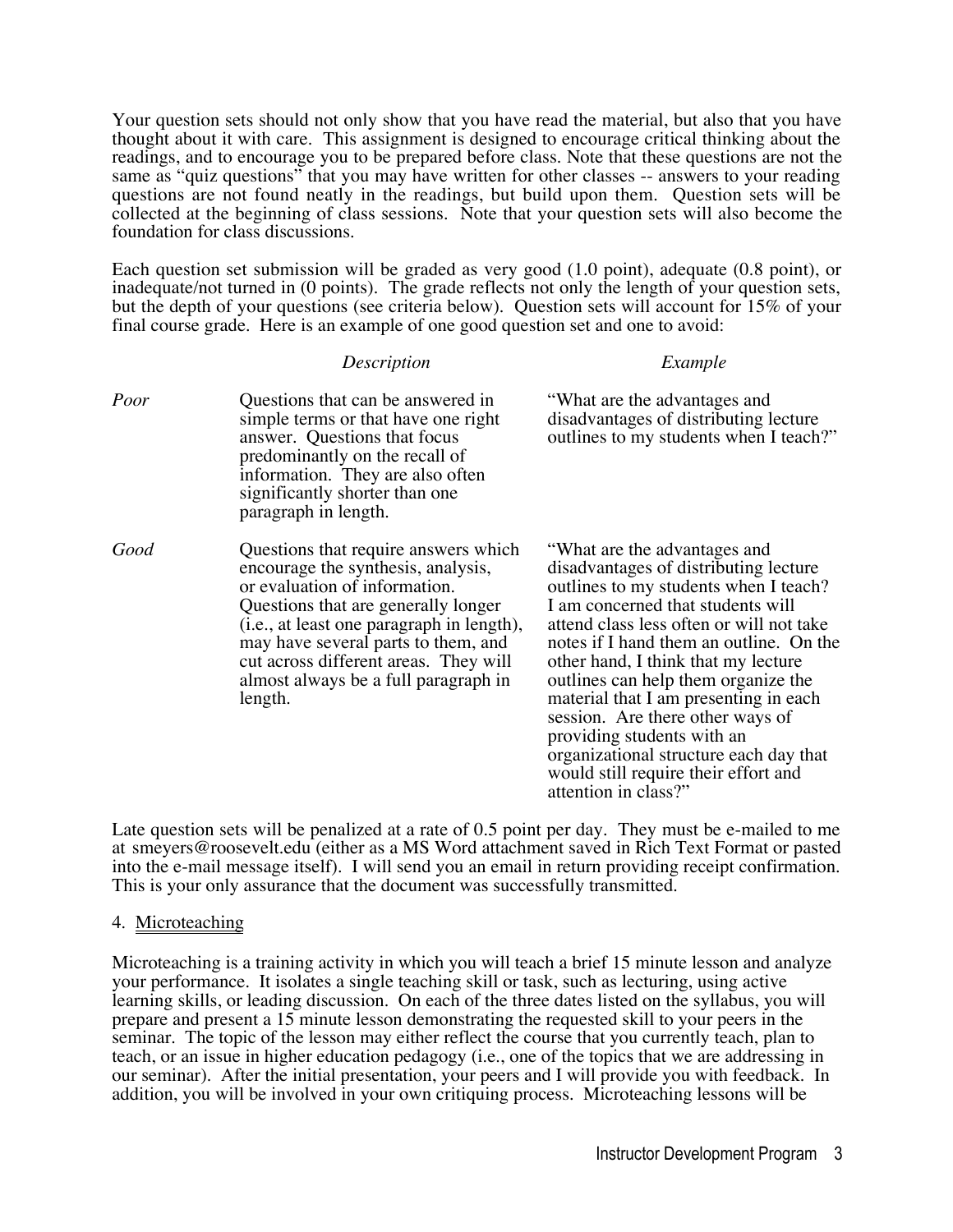videotaped to promote your own awareness of your teaching style and you will be able to review your performance. Importantly, microteaching is a supportive exercise that will include encouragement and allows you to build on your strengths.

The three microteaching exercises will be scored on a 10-point scale and will account for 15% of your grade in the course. Each microteaching exercise is evaluated on the extent to which your microteaching adhered to the recommendations provided in the readings and class for the particular target skill (i.e., lecturing, discussion, or active learning) as well as your level of proficiency in demonstrating the target skill. Feel free to consult with me as you plan your microteaching lessons.

## 5. Teaching portfolio

At the end of the semester (December 14), you will submit a teaching portfolio that represents the culmination of your work in the IDP. Your teaching portfolio reflects your teaching philosophy, summarizes your teaching experiences, and documents your effectiveness. Constructing a teaching portfolio presents an opportunity to contemplate your professional development and is a useful way to document your expertise for later job searches. Buy a looseleaf binder to organize the following materials effectively. Separate the different sections using dividers or tabs; you may also want to include a table of contents. Text should be typewritten and double-spaced.

## a. *Description of your teaching responsibilities.*

Describe the courses that you have taught. In your narrative, include the course title, the enrollment, the course level (i.e., introductory, intermediate, or advanced undergraduate), as well as a summary of the course content. If you have taught more than one course, include information on each. This section will be at least one page in length; it will be longer if you have taught several courses.

## b. *Teaching philosophy.*

Describe your teaching philosophy. Your well-organized statement will express the overarching goals that guide your teaching. Each paragraph should begin with a statement of a particular teaching value, and will be supported by concrete illustrations of how you have accomplished this objective in your course(s). Thus, broad statements are followed by specifics. This section will be about three pages in length. I would be happy to provide you with early feedback and suggestions for improving your teaching philosophy if you submit it to me about two weeks before it is due.

## c. *Effectiveness data.*

First, provide the quantitative and qualitative assessments of your teaching (i.e., student ratings and comments) that you have gathered throughout the semester. If you have taught courses in past semesters, provide a summary (or copies) of the university data that you received. Second, write a self-assessment of your teaching skills. Highlight your strengths and how you have developed your teaching skills. Describe specifically how you intend to improve your teaching in the future. This narrative should be about two pages in length.

## d. *Supporting materials.*

Include a copy of the following materials. If you have taught more than one course, you may want to organize some of this information in a course-by-course fashion: (1) course syllabi; (2)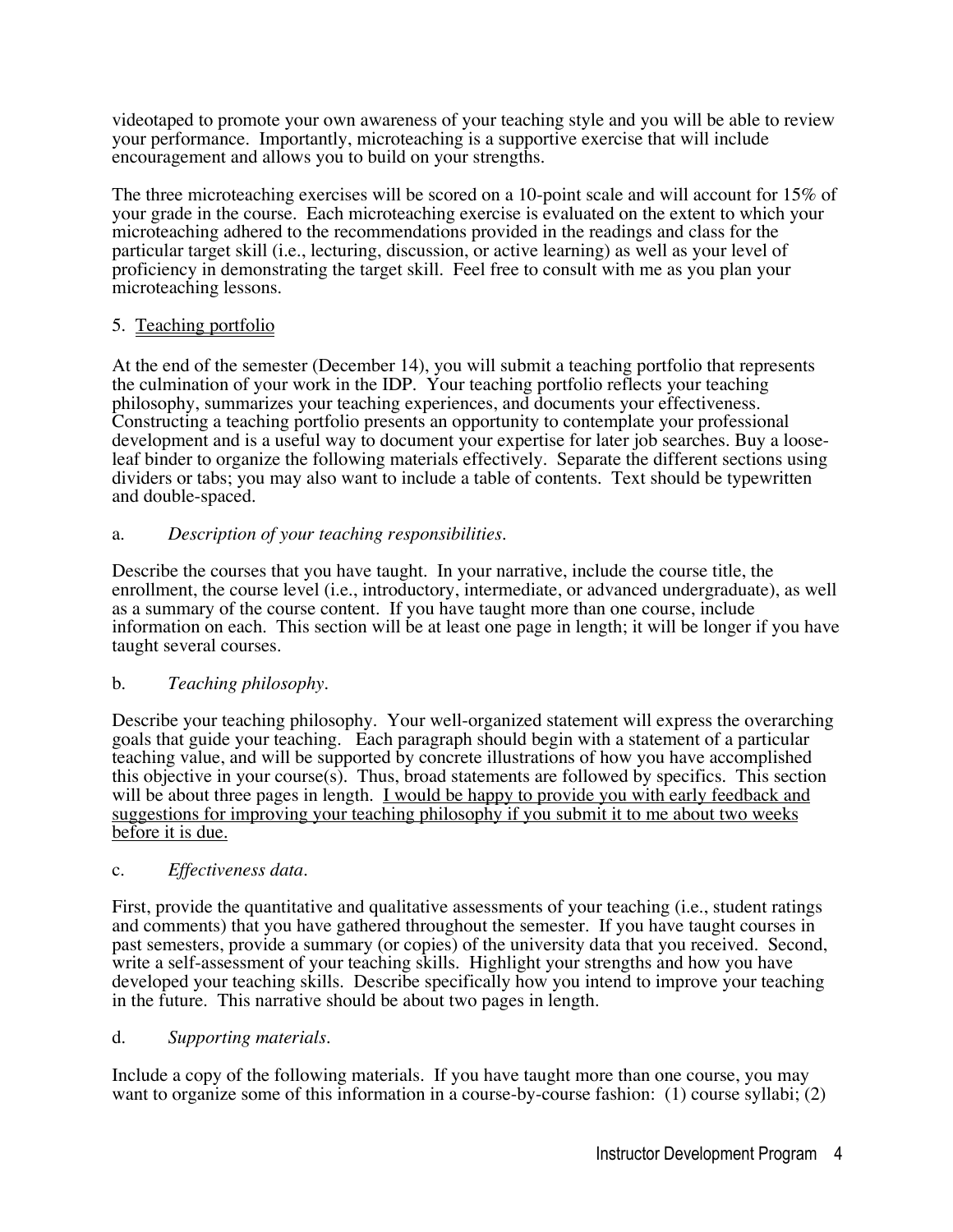sample lecture notes and hand-outs; (3) representative class assignments, such as tests, papers, and projects; and (4) sample student work, such as graded essay assignments or term papers.

If you will be teaching during an upcoming semester, your teaching portfolio will consist of your teaching philosophy and materials that you have designed in advance for the course that you are planning to teach (i.e., points "b" and "d" listed above, but not "a" and "c"). I will evaluate your teaching portfolio on a 10-point scale and it will account for 10% of your final course grade.

### *Computation of Grades:*

Weighted scores from each component of the class (participation, journals, reading questions, microteaching exercises, and the teaching portfolio) will be added together. Numerical grades will be converted to letter grades according to the following scale. Please note that there will be absolutely no "rounding" of final scores under any circumstance. For example, a final score of 89.99 will translate into a "B" for the course.

| Grade | <b>Total Points</b> |
|-------|---------------------|
| A     | $90.00 - 100$       |
| B     | $80.00 - 89.99$     |
| C     | $70.00 - 79.99$     |
| D     | $60.00 - 69.99$     |
| F     | 59.99 and below     |
|       |                     |

I also want to inform you that I strictly follow the Registrar's policy for assigning Incompletes for this course. That is, a grade of **I** will only be assigned when a small portion of the total semester's work has to be completed and the student has a compelling reason why the work cannot be completed within the regular timeframe.

### *Make Up Work Policy:*

In the absence of a documented, legitimate reason for missing an assignment, a grade of  $\mathbf{F}$  will be assigned for that work. Credit for participation cannot be made up, due to the nature of this particular element of the course.

### *Academic Dishonesty:*

All students will be held to the University's standards on academic dishonesty, as described in the student handbook and planner and on the University's website. Ignorance of standards will not be accepted as an excuse. Students found guilty of academic dishonesty will receive an **F** for the course, and their names will be forwarded to the Student Services office.

## *Religious Holidays:*

Roosevelt University respects the rights of students to observe major religious holidays and will make accommodations, upon request, for such observances. Students who wish to observe religious holidays must inform their instructors in writing *within the first two weeks* of each semester of their intent to observe the holiday so that alternative arrangements convenient to both students and faculty can be made at the earliest opportunity. Students who make such arrangements by the deadline will not be required to attend classes or take examinations on the designated days, and faculty must provide reasonable opportunities for such students to make up missed work and examinations. However, all work missed for such absences, including papers and examinations, must be made up. Students who do not arrange for excused absences by the deadline are not entitled to such accommodations.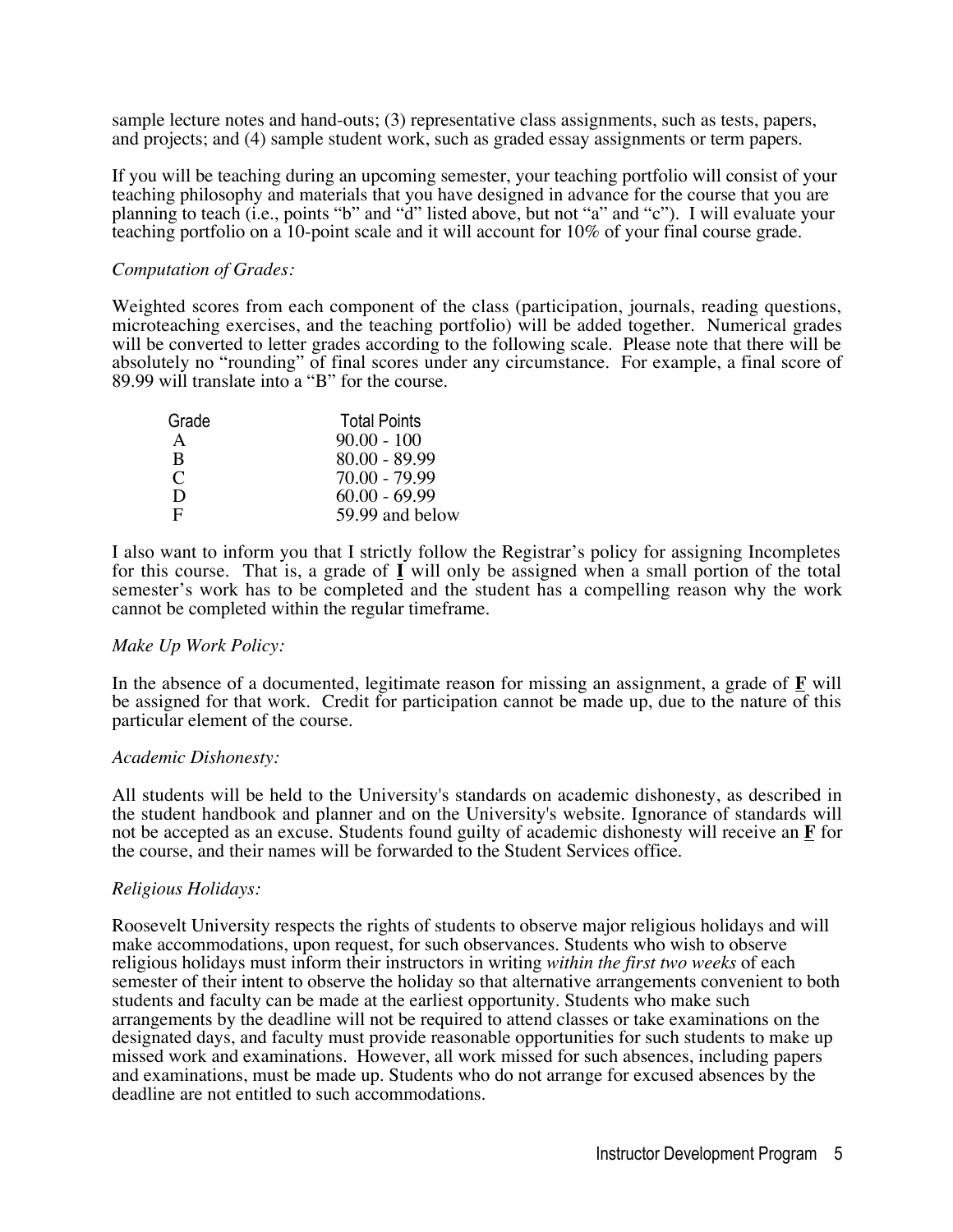## *Additional Readings:*

If you want to read more about college teaching, I would encourage you to examine the following three journals: *College Teaching*, *Teaching of Psychology*, and *New Directions for Teaching and Learning*. We also have a collection of books and videos on this topic at our library. These are indexed under the link marked "TQE Grant Collection" at the following website: http://www2.roosevelt.edu/library/default.asp.

The following books are some of my favorites.

- McKeachie, W. J. (1999). *Teaching tips: Strategies, research, and theory for college and university teachers* (10th ed.). Boston: Houghton Mifflin.
- Lowman, J. (1995). *Mastering the techniques of teaching* (2nd ed.). San Francisco: Jossey-Bass.
- Ware, M. E., & Johnson, D. E. (Eds.). (1996). *Handbook of demonstrations and activities in the teaching of psychology.* Mahwah, NJ: Erlbaum.
- Meyers, C., & Jones, T. B. (1993). *Promoting active learning: Strategies for the college classroom.* San Francisco: Jossey-Bass.
- Mager, R. F. (1997). *Preparing instructional objectives* (3rd ed.). Atlanta, GA: Center for Effective Performance.
- Nilson, L. B. (1998). *Teaching at its best: A research-based resource for college instructors.* Bolton, MA: Anker.
- Walvoord, B. E., & Anderson, V. J. (1998). *Effective grading: A tool for learning and assessment.* San Francisco: Jossey-Bass.
- Bronstein, P., & Quina, K. (2003). *Teaching gender and multicultural awareness.* Washington, DC: American Psychological Association.

## *General Notes:*

I am committed to the education of each student in this course. If there is a problem that is negatively affecting your course performance, *contact me immediately* so that we can develop an appropriate plan to help you succeed in this class. I urge you not to wait until the end of the semester or until after an assignment is due to speak with me. I encourage you to attend my office hours or contact me by telephone, voice mail, or e-mail.

There are other important university resources that you can access if you feel they will be helpful. These include the Tutoring Center and Writing Lab (HCC 310, 341-3818), the Academic Success Center (HCC 310, 341-3810), and the Counseling Center (AUD 854, 341- 3548). Students with disabilities are encouraged to identify themselves at the Academic Success Center at the start of the semester to receive suitable services and academic accommodations.

Finally, people characterized by a variety of backgrounds, ages, experiences, abilities, and other differences contribute to the community of learners in our classroom. We can all learn from these different perspectives, and everyone should be respected and appreciated.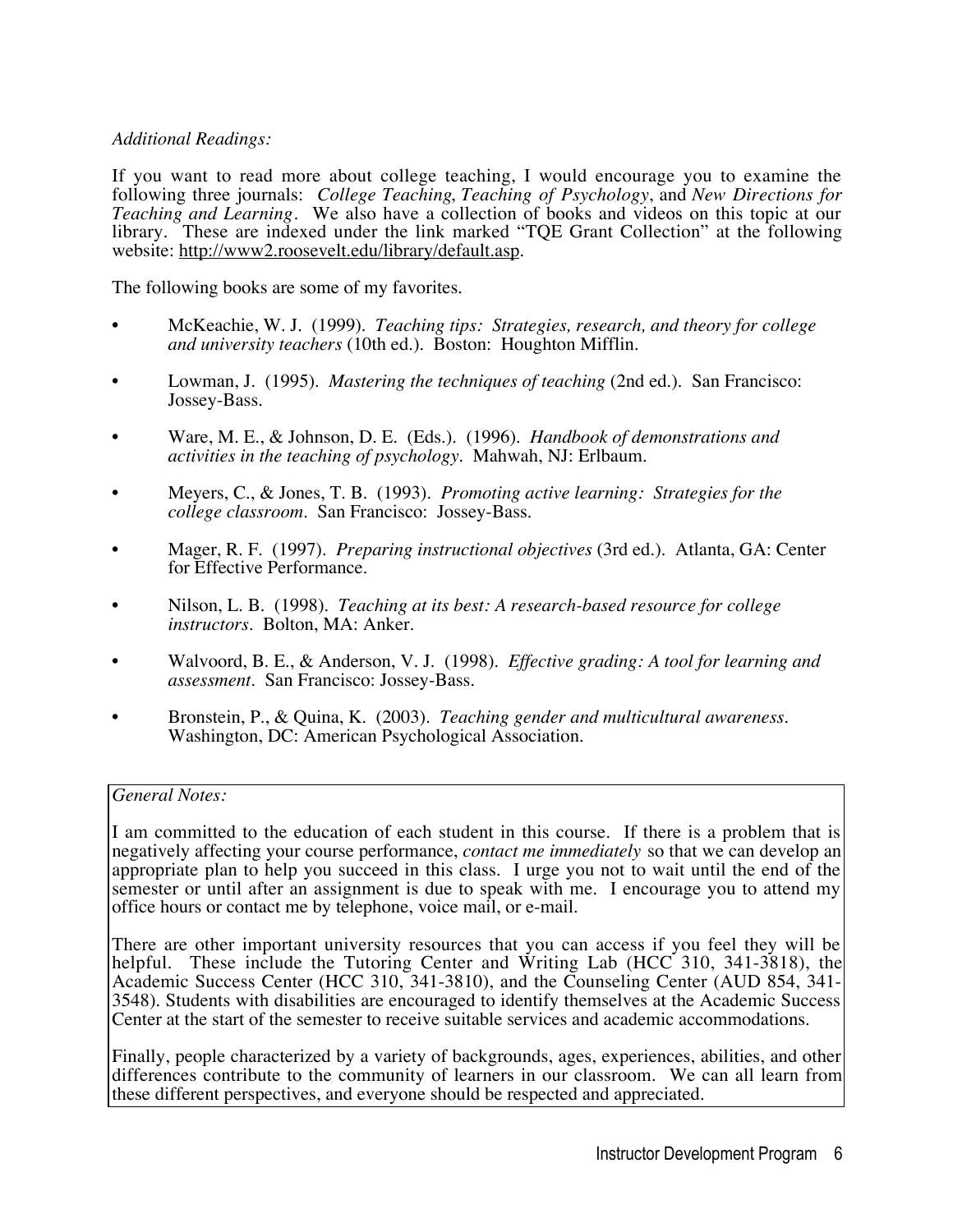# **Calendar and Reading List**

## *Tuesday, August 31, 2004*

Topic: PROGRAM ORIENTATION AND SETTING COURSE GOALS

## *Tuesday, September 14, 2004*

| Topic:    | CLASSROOM ENVIRONMENT AND SYLLABUS CONSTRUCTION                                                                                                                                                                                                                                                                                             |
|-----------|---------------------------------------------------------------------------------------------------------------------------------------------------------------------------------------------------------------------------------------------------------------------------------------------------------------------------------------------|
| Readings: | Davis, Section I.                                                                                                                                                                                                                                                                                                                           |
|           | Hammons, J. O., & Shock, J. R. $(1994)$ . The course syllabus reexamined.<br>Journal of Staff, Program, and Organization Development, 12, 5-17.                                                                                                                                                                                             |
|           | Keith-Spiegel et al., Chapters 1 and 2.                                                                                                                                                                                                                                                                                                     |
| Journal:  | Think back upon all the college instructors that you have had. Select the<br>person who you believed was the most effective. Describe that<br>instructor's teaching behaviors. Why was this person an effective<br>instructor? What do you think the goals for this class were, and why was<br>the class successful in meeting these goals? |
| Note:     | If you are teaching this semester,<br>Turn in a copy of the syllabus for your class. Make any needed changes<br>so that it incorporates those points that are discussed in the readings.                                                                                                                                                    |

## *Tuesday, September 21, 2004*

| Topic:    | <b>LECTURING EFFECTIVELY</b>                                                                                                                                                                                    |
|-----------|-----------------------------------------------------------------------------------------------------------------------------------------------------------------------------------------------------------------|
| Readings: | Davis, Section IV and Chapters 35 to 38.                                                                                                                                                                        |
|           | Svinicki, M. D. (1991). Practical implications of cognitive theories. In R.<br>J. Menges & M. D. Svinicki (Eds.), College teaching: From theory to<br><i>practice</i> (pp. 27-37). San Francisco: Jossey-Bass.  |
|           | "Thoughts on the lecture method." $\textit{FYC}\#6$ .                                                                                                                                                           |
|           | Keith-Spiegel et al., Chapter 3.                                                                                                                                                                                |
| Journal:  | If you are teaching this semester,<br>Read the "Teaching Self-Evaluation Form" and reflect upon the 14<br>questions that are asked. Write a journal entry that integrates your<br>responses to these questions. |
|           | If you will be teaching during an upcoming semester,<br>Choose two or three discussion questions from Keith-Spiegel et al.,<br>Chapters 1-3 to answer for your journal entry this week.                         |
| Note:     | If you are teaching this semester, schedule videotaping for your class.                                                                                                                                         |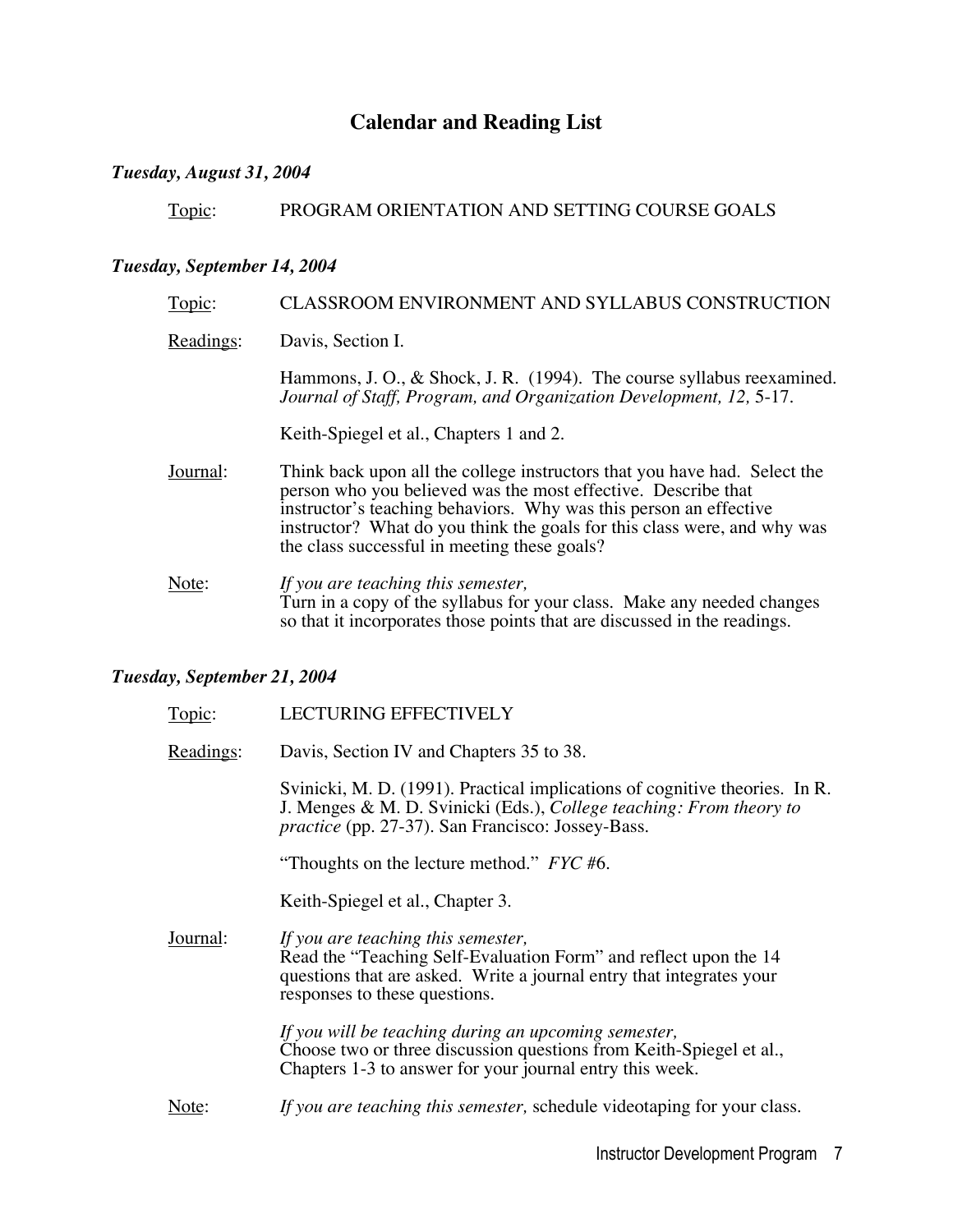## *Tuesday, September 28, 2004*

| Topic:    | MICROTEACHING I                            |
|-----------|--------------------------------------------|
| Readings: | No readings for today.                     |
| Journal:  | No journal entry for today.                |
| Note:     | Prepare a 15-minute lecture to microteach. |

## *Tuesday, October 5, 2004*

| Topic:    | USING ACTIVE LEARNING TECHNIQUES                                                                                                                                                                                                                                                                                                                           |
|-----------|------------------------------------------------------------------------------------------------------------------------------------------------------------------------------------------------------------------------------------------------------------------------------------------------------------------------------------------------------------|
| Readings: | Davis, Section V.                                                                                                                                                                                                                                                                                                                                          |
|           | Johnson, D. W., Johnson, R. T., & Smith, K. A. (1991). Active learning:<br>Cooperation in the college classroom. Edina, MN: Interaction Book<br>Company. (Selected chapters)                                                                                                                                                                               |
|           | Meyers, S. A. (1997). Increasing student participation and productivity in<br>small-group activities for psychology classes. Teaching of Psychology, 24,<br>$105 - 115$ .                                                                                                                                                                                  |
|           | Keith-Spiegel et al., Chapter 4.                                                                                                                                                                                                                                                                                                                           |
| Journal:  | If you are teaching this semester,<br>You will be administering two forms to your class this week. One is called<br>the "Student Rating Form." You have to make copies of this beforehand and<br>distribute them to your class. The other is the "Early Feedback Exercise,"<br>which presents students with instructions for providing narrative feedback. |
|           | After your students have completed these two feedback forms, write a journal<br>entry that summarizes your students' ratings and comments. Hand in the<br>actual forms completed by your students with your journal entry.                                                                                                                                 |
|           | If you will be teaching during an upcoming semester,<br>Choose two or three discussion questions from Keith-Spiegel et al., Chapter 4<br>to answer for your journal entry this week.                                                                                                                                                                       |
| Note:     | If you are teaching this semester,<br>Class videotaping completed.                                                                                                                                                                                                                                                                                         |
|           |                                                                                                                                                                                                                                                                                                                                                            |

# *Tuesday, October 12, 2004*

| Topic:    | MICROTEACHING II                                                           |
|-----------|----------------------------------------------------------------------------|
| Readings: | No reading for today.                                                      |
| Journal:  | No journal entry for today.                                                |
| Note:     | Prepare a 15-minute lesson featuring <b>active learning</b> to microteach. |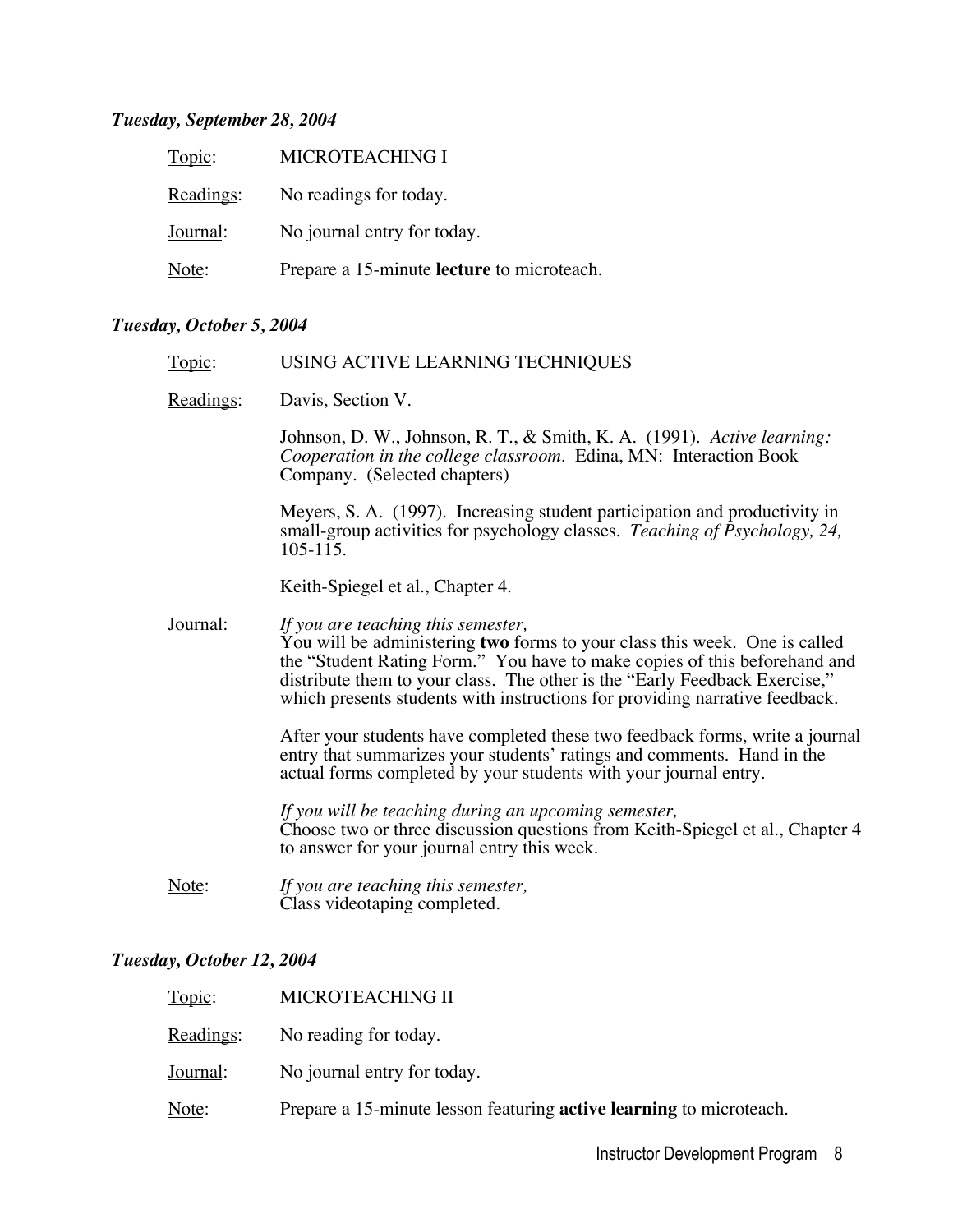## *Tuesday, October 19, 2004*

| Topic:    | FACILITATING DISCUSSIONS                                                                                                                                                                                                                                                                                                                                                                                                                                                                                                                                                                                                                                         |
|-----------|------------------------------------------------------------------------------------------------------------------------------------------------------------------------------------------------------------------------------------------------------------------------------------------------------------------------------------------------------------------------------------------------------------------------------------------------------------------------------------------------------------------------------------------------------------------------------------------------------------------------------------------------------------------|
| Readings: | Davis, Section III.                                                                                                                                                                                                                                                                                                                                                                                                                                                                                                                                                                                                                                              |
|           | "The guided discussion." $Fyc \#12$ .                                                                                                                                                                                                                                                                                                                                                                                                                                                                                                                                                                                                                            |
|           | King, A. (1995). Inquiring minds really do want to know: Using<br>questioning to teach critical thinking. Teaching of Psychology, 22, 13-17.                                                                                                                                                                                                                                                                                                                                                                                                                                                                                                                     |
|           | Nilson, L. B. (1998). Teaching at its best: A research-based resource for<br><i>college instructors.</i> Bolton, MA: Anker. Chapter 16.                                                                                                                                                                                                                                                                                                                                                                                                                                                                                                                          |
|           | Keith-Spiegel et al., Chapters 19 and 20.                                                                                                                                                                                                                                                                                                                                                                                                                                                                                                                                                                                                                        |
| Journal:  | If you are teaching this semester,<br>Carefully watch the videotape of your teaching and then complete the<br>form, "Getting the Most From Your Videotape." In narrative form,<br>summarize your strengths and weaknesses as an instructor based on your<br>analysis of the videotape. In addition, develop a set of teaching<br>goals/objectives to address the teaching areas that you want to improve<br>most. Hand in your videotape, the "Getting the Most From Your<br>Videotape" form, a written summary of the content and goals of your<br>lecture (or a copy of your lecture notes), and any handouts distributed in<br>class with your journal entry. |
|           | If you will be teaching during an upcoming semester,<br>Choose two or three discussion questions from $\bm{V}$ aith $\bm{\zeta}$ and at al. Chenter                                                                                                                                                                                                                                                                                                                                                                                                                                                                                                              |

Choose two or three discussion questions from Keith-Spiegel et al., Chapters 19 and 20 to answer for your journal entry this week.

## *Tuesday, October 26, 2004*

| Topic:    | MICROTEACHING III                                              |
|-----------|----------------------------------------------------------------|
| Readings: | No readings for today.                                         |
| Journal:  | No journal entry for today.                                    |
| Note:     | Prepare a 15-minute lesson featuring discussion to microteach. |

### *Tuesday, November 2, 2004*

| Topic:    | STUDENT EVALUATION: QUIZ AND TEST CONSTRUCTION                                                                                                                                                                                                                                                                                                              |
|-----------|-------------------------------------------------------------------------------------------------------------------------------------------------------------------------------------------------------------------------------------------------------------------------------------------------------------------------------------------------------------|
| Readings: | Davis, Chapters 28 to 31.                                                                                                                                                                                                                                                                                                                                   |
|           | Ory, J. C., & Ryan, K. E. (1993). Tips for improving grading and testing.<br>Newbury Park, CA: Sage. Chapter 1.                                                                                                                                                                                                                                             |
|           | $\mathcal{L}$ $\mathcal{L}$ $\mathcal{L}$ $\mathcal{L}$ $\mathcal{L}$ $\mathcal{L}$ $\mathcal{L}$ $\mathcal{L}$ $\mathcal{L}$ $\mathcal{L}$ $\mathcal{L}$ $\mathcal{L}$ $\mathcal{L}$ $\mathcal{L}$ $\mathcal{L}$ $\mathcal{L}$ $\mathcal{L}$ $\mathcal{L}$ $\mathcal{L}$ $\mathcal{L}$ $\mathcal{L}$ $\mathcal{L}$ $\mathcal{L}$ $\mathcal{L}$ $\mathcal{$ |

"Improving multiple choice questions." *FYC* #8.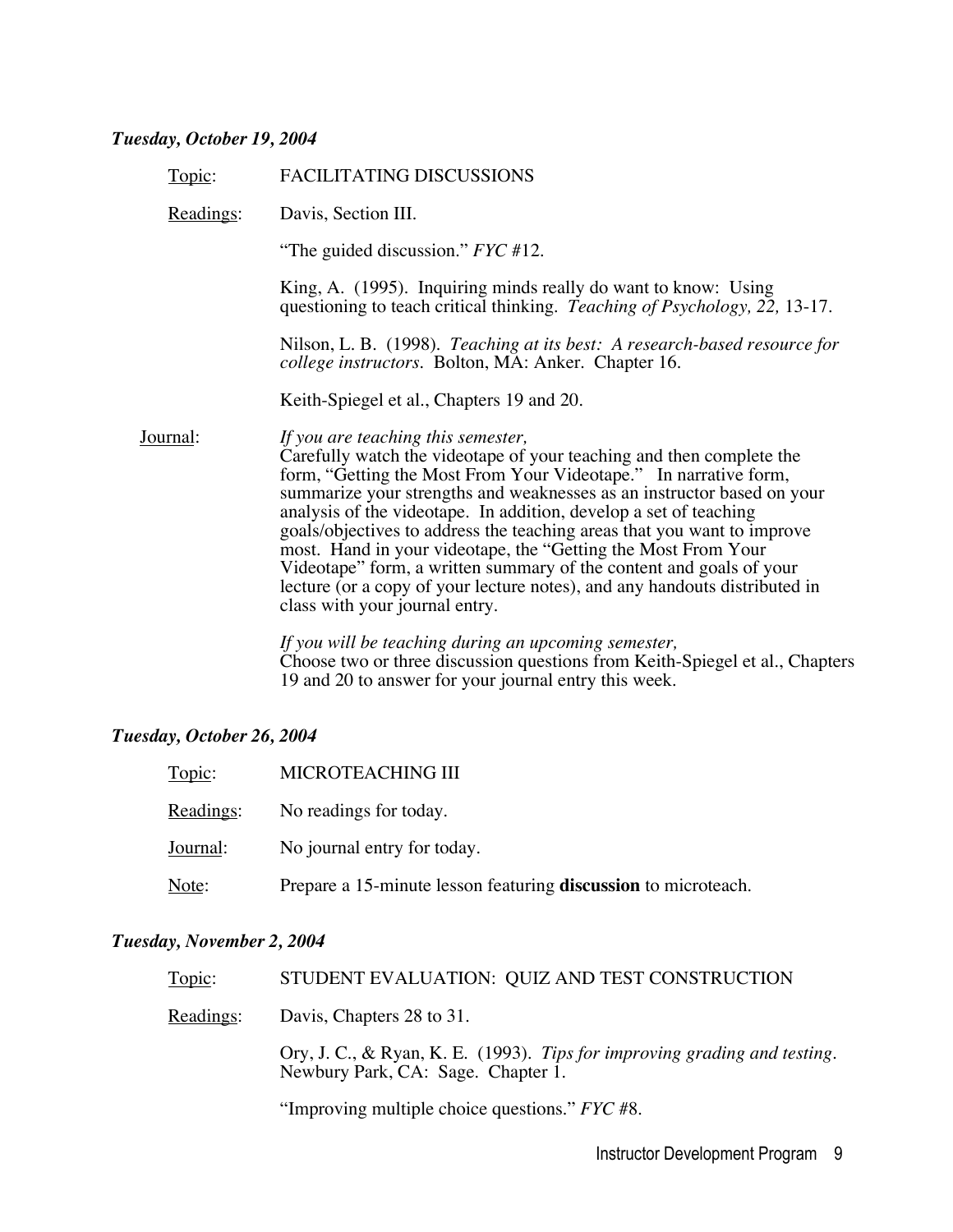### *Tuesday, November 2, 2004-- continued*

Keith-Spiegel et al., Chapter 5.

Journal: *If you are teaching this semester,* What is the best way (or ways) to evaluate students' understanding of course material? Why? How does your response match up with the means of student evaluation that you are currently using for the course that you are teaching? *If you will be teaching during an upcoming semester,* Choose two or three discussion questions from Keith-Spiegel et al., Chapter 5 to answer for your journal entry this week. Note: *If you are teaching this semester,* Bring in actual copies of tests and quizzes that you have developed for your class.

#### *Tuesday, November 9, 2004*

| Topic:    | STUDENT EVALUATION: WRITTEN WORK AND FINAL GRADES                                                                                                                                                                                                                                                                                                                                                                                              |
|-----------|------------------------------------------------------------------------------------------------------------------------------------------------------------------------------------------------------------------------------------------------------------------------------------------------------------------------------------------------------------------------------------------------------------------------------------------------|
| Readings: | Davis, Section VII and Chapters 32 and 33.                                                                                                                                                                                                                                                                                                                                                                                                     |
|           | Ory, J. C., & Ryan, K. E. (1993). Tips for improving grading and testing.<br>Newbury Park, CA: Sage. Chapters 7 and 8.                                                                                                                                                                                                                                                                                                                         |
|           | "Evaluating student projects." FYC #9.                                                                                                                                                                                                                                                                                                                                                                                                         |
|           | "Grading systems." FYC #10.                                                                                                                                                                                                                                                                                                                                                                                                                    |
|           | Svinicki, M. D. (1998). Helping students understand grades. College<br><i>Teaching</i> , 46, 101-105.                                                                                                                                                                                                                                                                                                                                          |
|           | Keith-Spiegel et al., Chapters 6, 7, and 8.                                                                                                                                                                                                                                                                                                                                                                                                    |
| Journal:  | If you are teaching this semester,<br>List the three main goals for your course. Underneath each goal, list the<br>different student evaluation techniques that you are using (e.g., tests, essays)<br>and explain how each technique assesses whether the goal has been<br>accomplished. In addition, please choose one or two discussion questions<br>from Keith-Spiegel et al., Chapters 6-8 to answer for your journal entry this<br>week. |
|           | If you will be teaching during an upcoming semester,<br>Choose two or three discussion questions from Keith-Spiegel et al., Chapters<br>6-8 to answer for your journal entry this week.                                                                                                                                                                                                                                                        |
| Notes:    | If you are teaching this semester,<br>Bring in copies of written assignments or essays that you have developed for<br>the class that you are teaching. Also, bring in another copy of your syllabus.                                                                                                                                                                                                                                           |
|           | If you are teaching this semester, schedule videotaping for your class.                                                                                                                                                                                                                                                                                                                                                                        |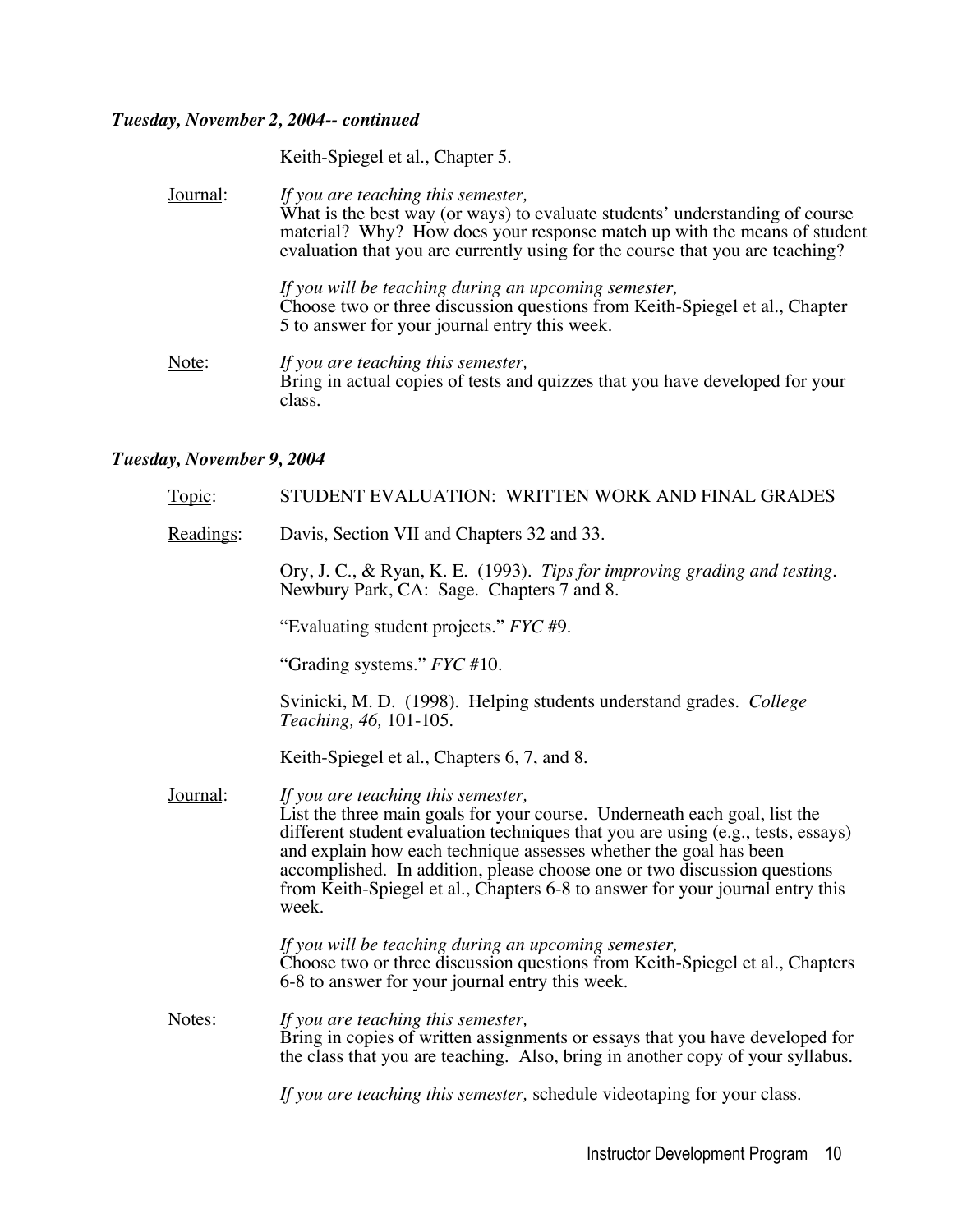#### *Tuesday, November 16, 2004*

#### Topic: RESOURCES FOR ROOSEVELT FACULTY AND STUDENTS

Readings: Davis, Chapter 39.

Yandell, L. (2002). Web-based resources. In S. F. Davis & W. Buskist (Eds.), *The teaching of psychology: Essays in honor of Wilbert J. McKeachie and Charles L. Brewer* (pp. 295-305). Mahwah, NJ: Erlbaum.

Beins, B. C. (2002). Technology in the classroom: Traditions in psychology. In S. F. Davis & W. Buskist (Eds.), *The teaching of psychology: Essays in honor of Wilbert J. McKeachie and Charles L. Brewer* (pp. 307-321). Mahwah, NJ: Erlbaum.

Keith-Spiegel et al., Chapters 13 and 18.

- Journal: Find 10 sites on the internet that are highly related to your course and that your students would find helpful. List each URL and describe the content of each site in at least two complete sentences. In addition, please choose two discussion questions from Keith-Spiegel et al., Chapters 13 and 18 to answer for your journal entry this week.
- Note: We will begin today's session in our regular room, but we will then be moving throughout the building. Be very prompt.

#### *Tuesday, November 23, 2004*

|       | Topic:    | DIVERSE STUDENTS. CONFLICT SITUATIONS                                                                                                                                                                                                                                                               |
|-------|-----------|-----------------------------------------------------------------------------------------------------------------------------------------------------------------------------------------------------------------------------------------------------------------------------------------------------|
|       | Readings: | Davis, Section II, Chapters 21, 23, and 34.                                                                                                                                                                                                                                                         |
|       |           | Bronstein, P. A., & Quina, K. (Eds.). (1988). Teaching a psychology of<br>people: Resources for gender and sociocultural awareness. Washington,<br>DC: American Psychological Association. Chapters 1 and 26.                                                                                       |
|       |           | Nilson, L. B. (1998). Teaching at its best: A research-based resource for<br><i>college instructors.</i> Bolton, MA: Anker. Chapter 12.                                                                                                                                                             |
|       |           | Keith-Spiegel et al., Chapters 9, 10, 16, and 17.                                                                                                                                                                                                                                                   |
|       | Journal:  | If you are teaching this semester,<br>Describe an incident in which you had a conflict with one of the students<br>enrolled in your class. Describe how you handled the situation and ways<br>that you wished you had dealt with the situation (or will manage similar<br>conflicts in the future). |
|       |           | If you will be teaching during an upcoming semester,<br>Choose two or three discussion questions from Keith-Spiegel et al., Chapters<br>9, 10, 16, and 17 to answer for your journal entry this week.                                                                                               |
| Note: |           | If you are teaching this semester,<br>Second class videotaping completed.                                                                                                                                                                                                                           |